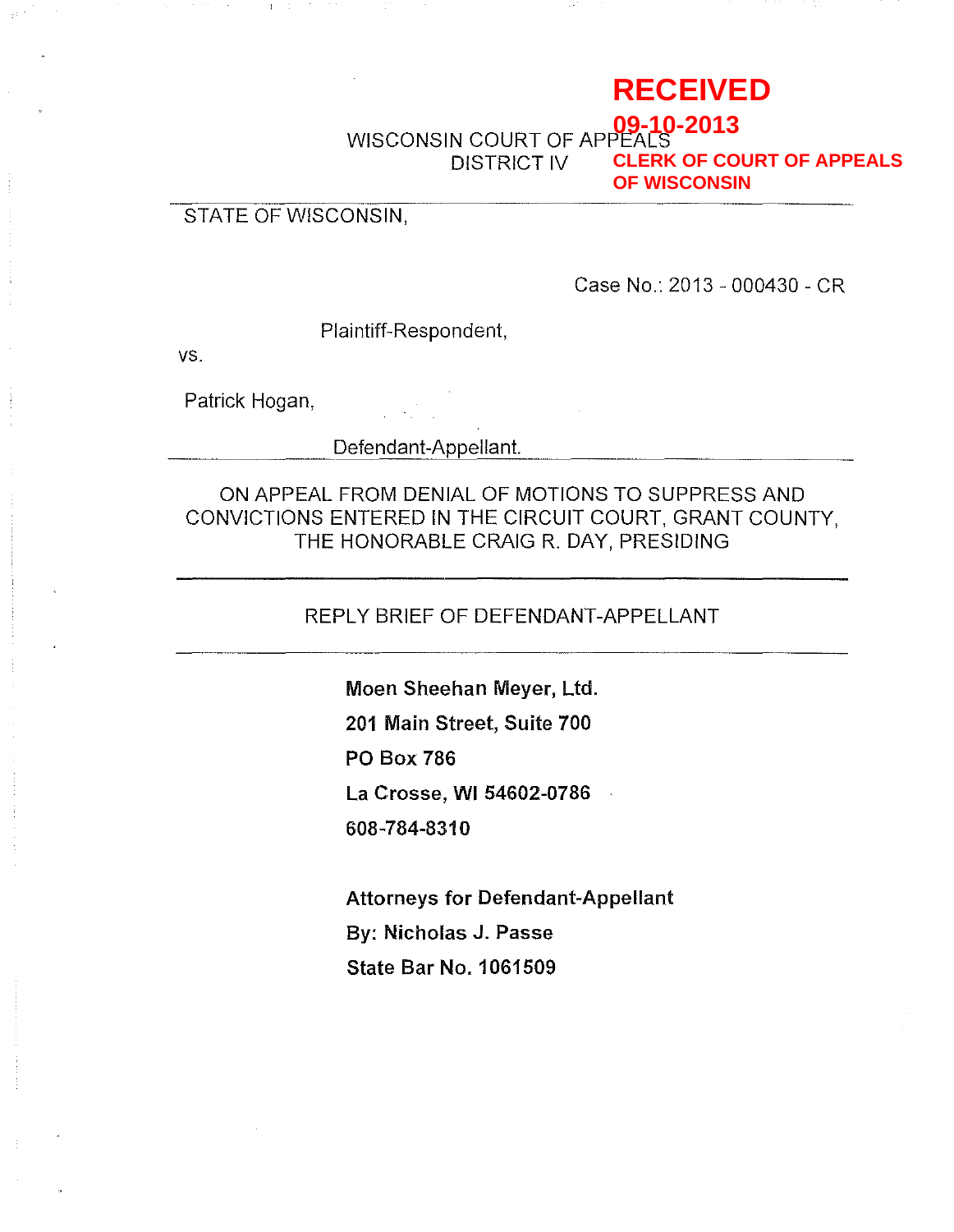#### ARGUMENT

The gist of Defendant-Appellant Patrick Hogan's argument on this appeal is twofold: For important public policy reasons outlined in our initial brief, Circuit Court Judge Day's denial of Hogan's Motions to Suppress should be overturned because, I. the traffic stop was illegally extended into a criminal investigation without reasonable suspicion to do so and, in context, there was effectively no break between when Hogan and Deputy Smith parted ways until Deputy Smith reapproached his vehicle a mere 16 seconds later, and 2. again, considering the context, even if a court were to ascribe some weight to those 16 seconds, the wrong of the  $~15$  minute illegal detention preceding those 16 seconds can safely be said to have bled over so as to impermissibly taint the consent given by Hogan to the search of the truck.

Again, Hogan was a probationer being asked to give permission to search his truck. He had just been put through field sobriety tests and detained for 24 minutes (including a certain period of time he was legitimately detained for a seatbelt violation.) The officer may have theoretically released him from the "first stop" but reapproached before Hogan had any reasonable chance to go back to his truck, get in, review and/or put away the citation he had received, get buckled in, address his wife or child passengers, start the truck, buckle up, check for traffic and safely pull away from the scene. An officer asking for permission to search a vehicle under those circumstances goes directly to voluntariness, so we do dispute the State's assertion that we do not claim the consent was not volnntarily given in our initial brief. See Defendant-Appellant's Brief pp. 13, 15 for articulation of legal standards and pp. 17, 18-19 for argument as to how Deputy Smith's emergency lights remaining on and Hogan's status as a probationer impacted on voluntariness. Hogan asserts that all of the facts in the record should be the subject of the taint analysis followed in Brown v. Illinois, State v. Phillips, State v. Bermudez and U.S. v. Ienco on p. 18 of Hogan's initial brief. The taint analysis is, in large part, about analyzing voluntariness of consent to a search after a 4th

1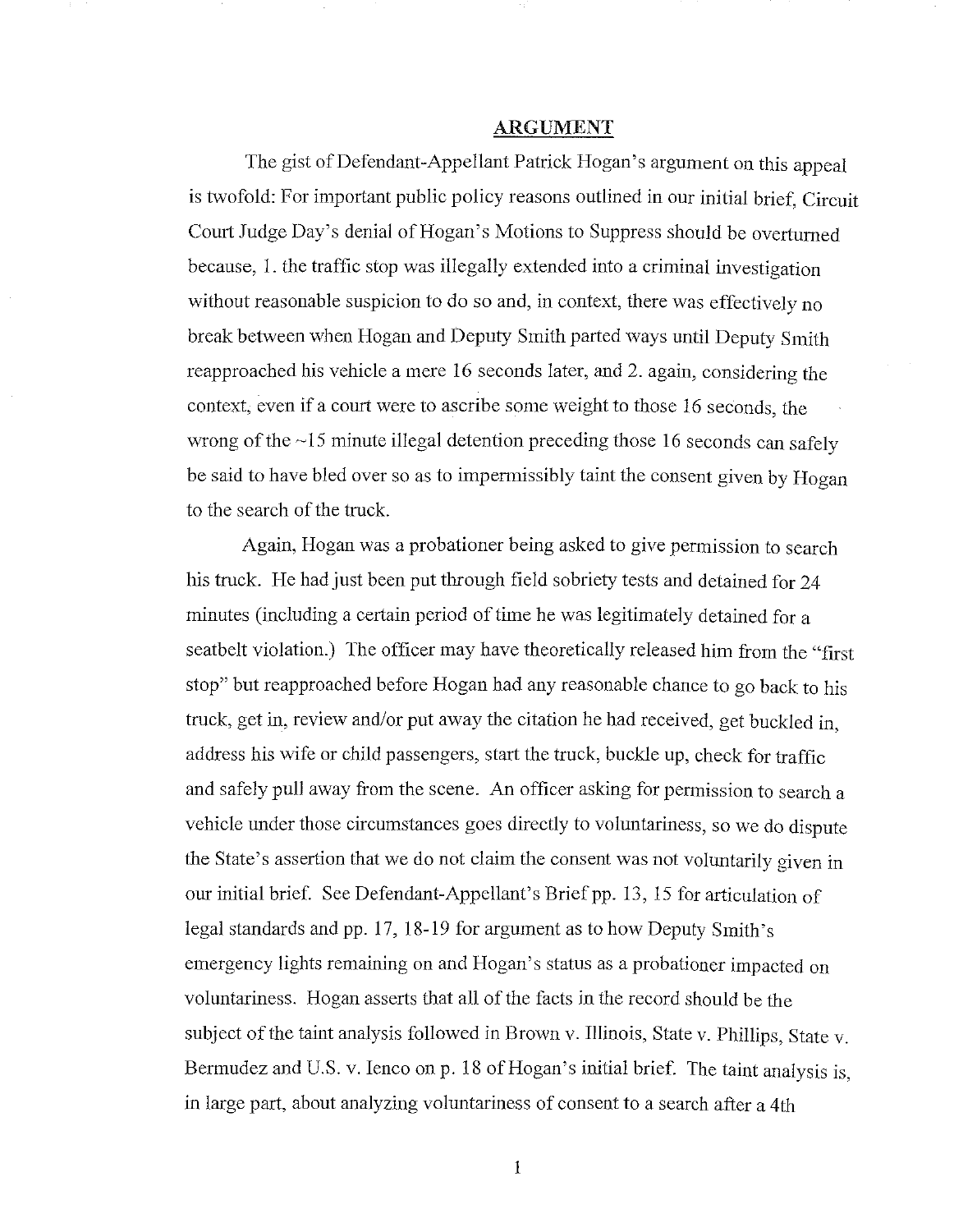amendment violation and weighing whatever quantum of voluntariness there was against the public policy interests of protecting individual liberties by deterring law enforcement overreaching and the need to allow law enforcement to do their jobs of trying to keep the community safe. The issue of voluntariness was raised and addressed in that analysis at a minimum.

Dated this 10th. J day of September, 2013.

Nicholas J. Passe (SBN 1061509) Attorney for Appellant-Defendant MOEN SHEEHAN MEYER LTD. 201 Main St., Suite 700 La Crosse, WI 54601 Phone: (608)784-8310 Fax: (608)782-6611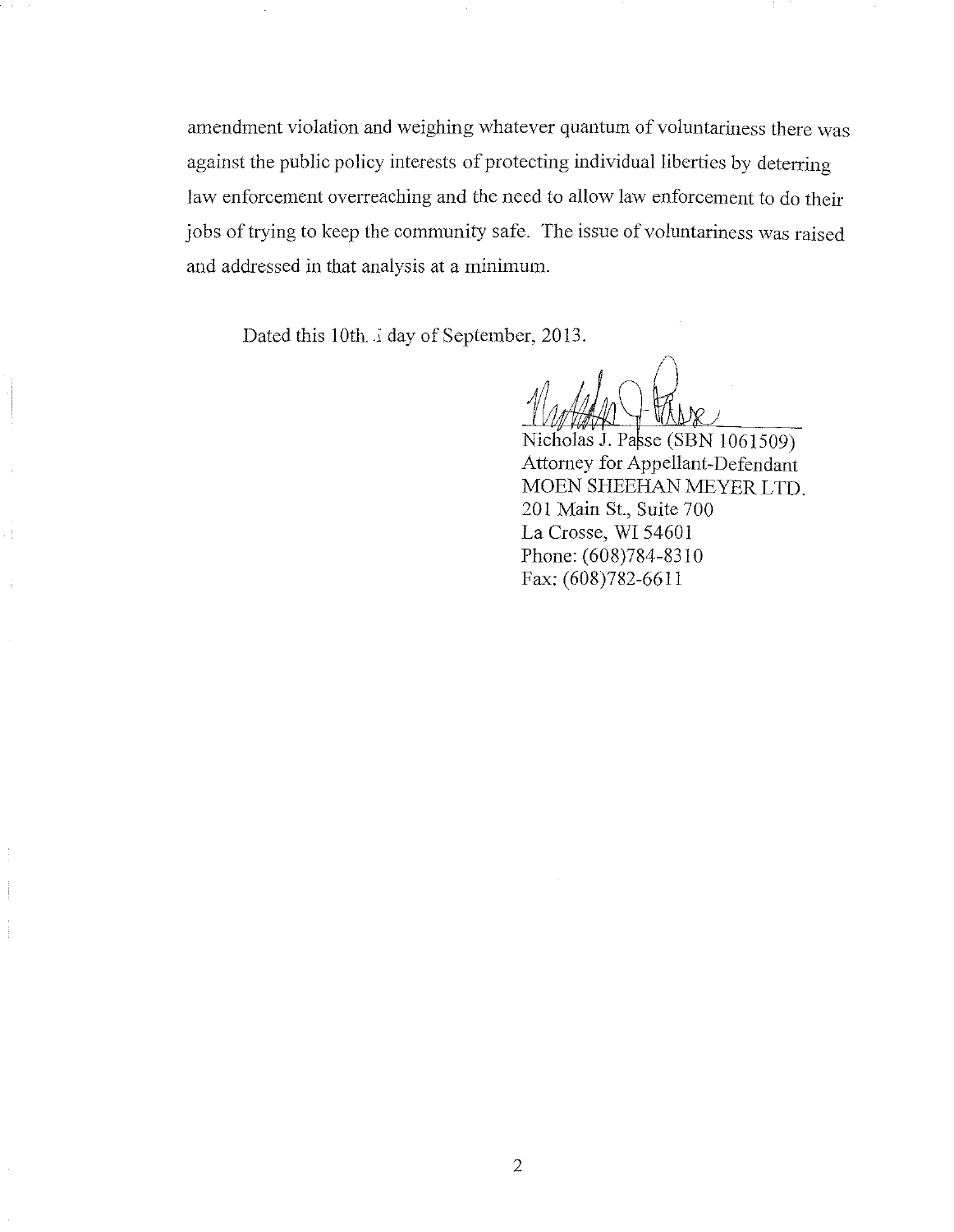### SIGNED CERTIFICATE OF WORD/PAGE COUNT

I hereby certify that this reply brief conforms to the rules contained in Wisconsin Statutes  $§809.19$ . This version of the brief corrects the previous version in that the previous version had 12 point font for the body. No change has been made to the substance of the text. This reply brief is in a proportional serif font (Times New Roman) with 1.5 line spacing and a 13 point font for the body and headers and 11 point font for quotations. The total word count for this document is 737 words, comprising 6 pages including front and back cover and certifications.

Dated this 10th day of September, 2013

Nicholas J. Paske Attorney for Defendant-Appellant